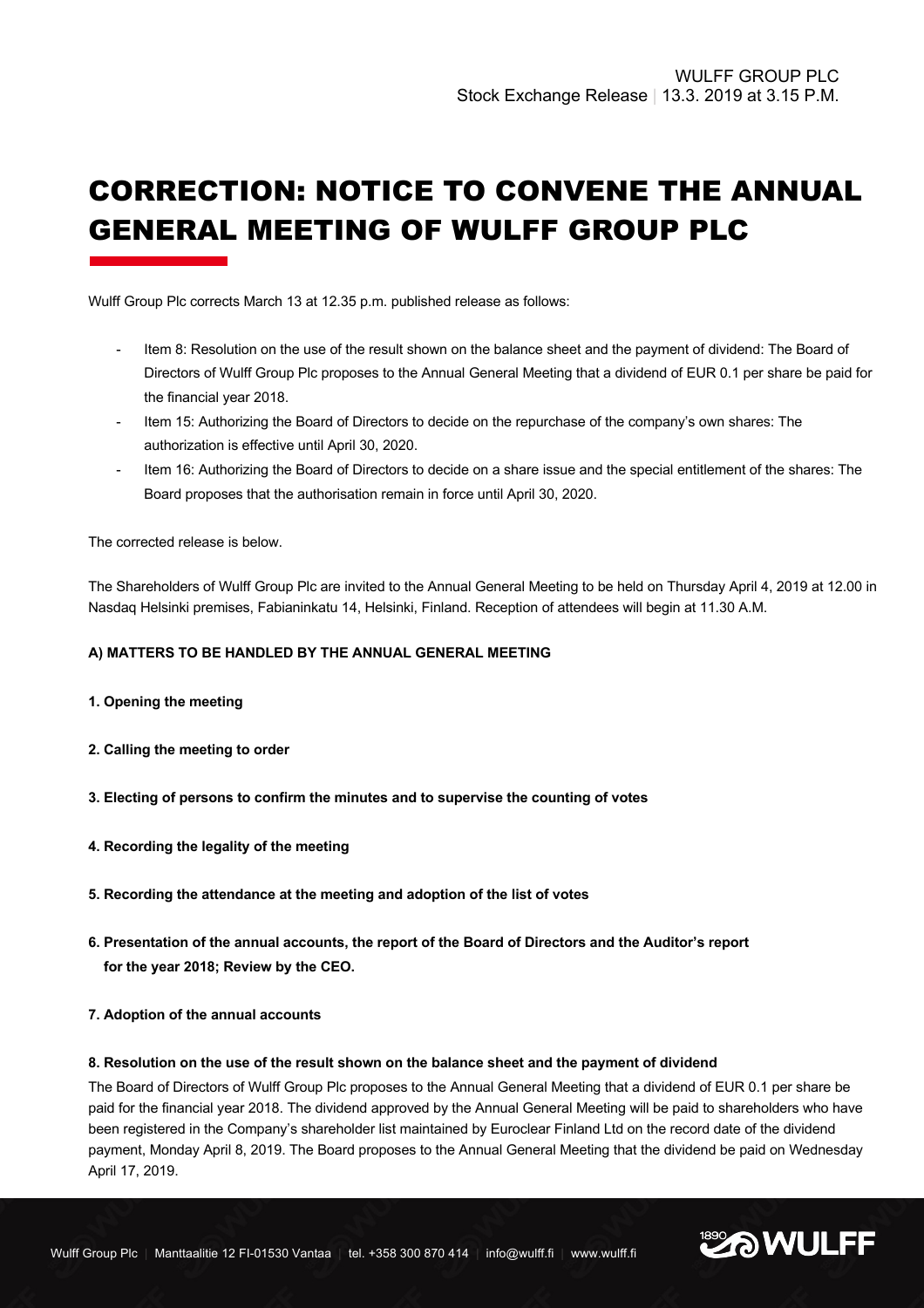# **9. Resolution of the discharge of the members of the Board of Directors and the CEO from liability**

## **10. Resolution on the remuneration of the members of the Board of Directors**

The Board of Directors proposes that members of the Board of Directors will receive a monthly fee of EUR 1,250.

# **11. Resolution on the number of members of the Board of Directors**

Shareholders who represent approximately 60 % of the company's shares and votes propose that the number of the board members shall be four.

## **12. Election of the members of the Board of Directors**

Shareholders who represent approximately 60 % of the company's shares and votes propose that the following people be elected to the Board of Directors: Ari Pikkarainen, Kari Juutilainen, Jussi Vienola, and Kristina Vienola.

## **13. Resolution of the remuneration of the Auditors**

According to the 8 § of the Articles of Association, Wulff Group Plc has one to two auditors and the auditors are appointed until further notice. The Board of Directors proposes to the Annual General Meeting that the reimbursements to the Auditors are paid on the basis of reasonable invoicing.

# **14. Election of Auditor**

The Board of Directors proposes that BDO Oy, Authorized Public Accountants Organization, be elected as the Company's auditor for the financial period 2018. BDO Oy has informed that the auditor with principal responsibility will be Juha Selänne, Authorized Public Accountant.

#### **15. Authorizing the Board of Directors to decide on the repurchase of the company's own shares**

The Board of Directors proposes that the Annual General Meeting shall authorize the Board of Directors to resolve on the acquisition of maximum 300,000 own shares. The authorization is effective until April 30, 2020. The authorization encompasses the acquisitions of the own shares through the public trading arranged by NASDAQ OMX Helsinki Oy in pursuance of its rules or through a purchase offer made to the shareholders. The consideration paid for the acquired shares must be based on the market price. To carry out treasury share acquisitions, derivative, stock loan and other agreements may be made on the capital market in accordance with the relevant laws and regulations.

The authorization entitles the Board of Directors to deviate from the pre-emptive rights of shareholders (directed acquisition) in accordance with the law. The company can acquire treasury shares to carry out acquisitions or other business-related arrangements, to improve the company's capital structure, to support the implementation of the company's incentive scheme or to be cancelled or disposed of. The Board of Directors has the right to decide on other matters related to the acquisition of treasury shares.

## **16. Authorizing the Board of Directors to decide on a share issue and the special entitlement of the shares**

The Board of Directors proposes that the Annual General Meeting authorise the Board to decide on the issue of new shares, disposal of treasury shares and/or the issue of special rights referred to in Chapter 10, Section 1 of the Companies Act in the following way:

The Board of Directors proposes that the authorisation entitle the Board to issue a maximum of 1,300,000 shares based on a single decision or several decisions. This maximum number encompasses the share issue and the shares issued on the basis of special rights. The proposed maximum number of shares is approximately 20% of the company's currently outstanding stock. The share issue may be subject to or exempt from fees and may be carried out for the company itself as provided in the law.

**EXAMULFF**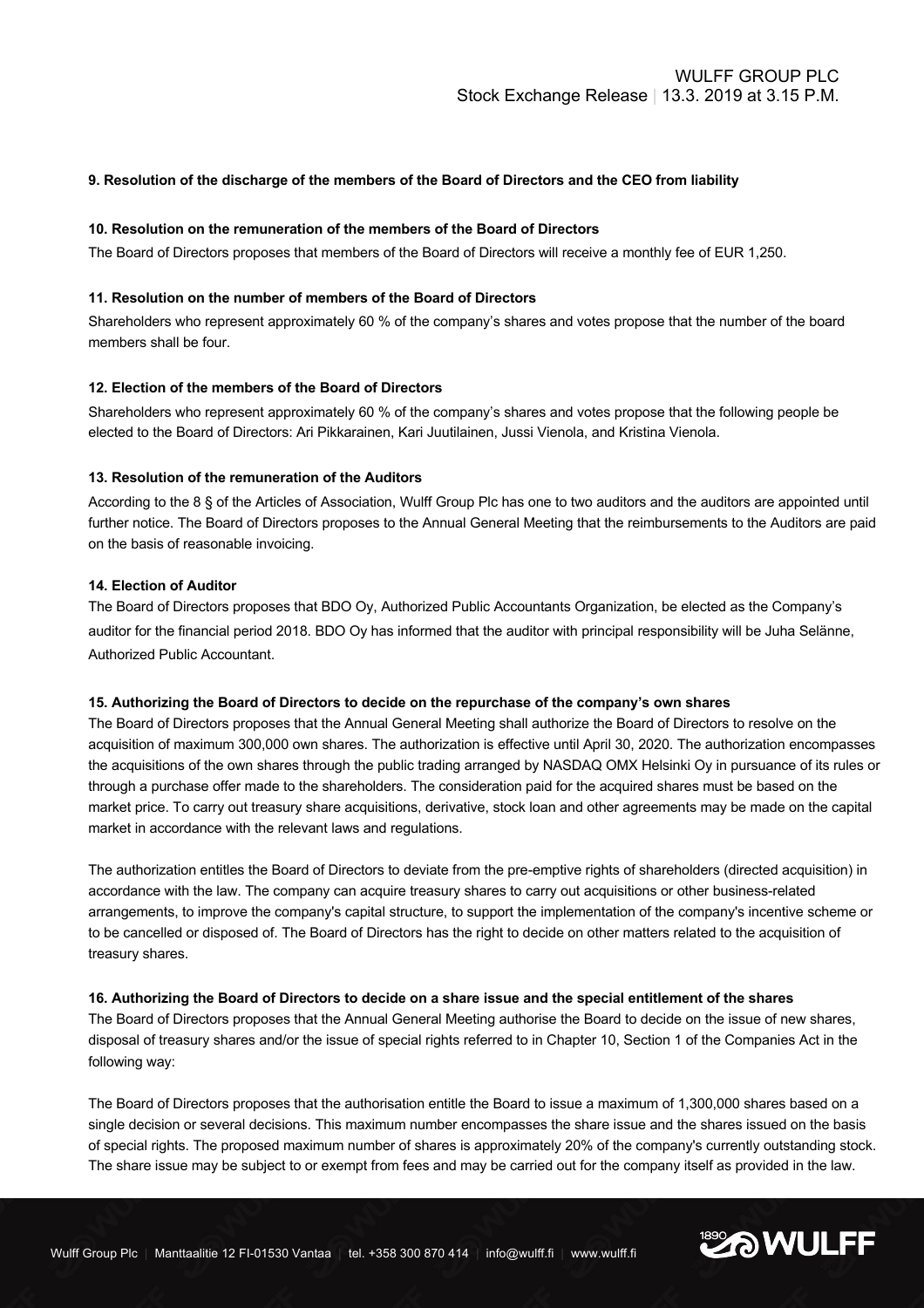The Board proposes that the authorisation remain in force until April 30, 2020. The authorisation entitles the Board to deviate from shareholders' pre-emptive rights as provided in the law (private placement). The authorisation can be used to carry out acquisitions or other business-related arrangements, to finance investments, to improve the company's capital structure, to support the implementation of the company's incentive scheme or for other purposes as decided by the Board.

The Board proposes that the authorisation include the right to decide on the way in which the subscription price is entered in the company's balance sheet. The subscription price can be paid in cash or as a non-cash contribution, either partly or in full, or by offsetting the subscription price with a receivable of the subscriber. The Board of Directors has the right to decide on other matters related to the share issue.

# **17. Closing of the meeting**

# **B) DOCUMENTS OF THE ANNUAL GENERAL MEETING**

The above-mentioned proposals of the Board of Directors relating to the agenda of the Annual General Meeting and this notice are available on Wulff Group Plc's website at www.wulff-group.com. Wulff Group Plc's Annual Report, including the Financial Statements, the Report of the Board of Directors and the Auditor's Report, are available on the above-mentioned website by Thursday March 14, 2019. The Board's proposals and the Financial Statements are also available at the meeting and copies of them will be sent to shareholders upon request. The minutes of the meeting will be available on the above-mentioned website by Friday April 19, 2019.

# **C) INSTRUCTIONS FOR THE PARTICIPANTS IN THE ANNUAL GENERAL MEETING**

# **1. The right to participate and registration**

The right to attend at the Annual General Meeting is afforded to a shareholder who has been entered as a shareholder in the list of shareholders kept by Euroclear Finland Ltd by Monday March 25, 2019. A shareholder, whose shares are registered on his/her personal Finnish book-entry account, is registered in the shareholder register of the company. A shareholder who wishes to participate in the Annual General Meeting shall register for the meeting no later than on Monday April 1, 2019 either by:

- email: sijoittajat@wulff.fi
- telephone: +358 300 870 414
- regular mail: Wulff Group Plc, Annual General Meeting, Manttaalitie 12, 01530 Vantaa, Finland

In connection with the registration, a shareholder shall notify his/her name, address, telephone number and the name of a possible assistant or proxy representative.

Pursuant to chapter 5, section 25 of the Finnish Companies Act, a shareholder who is present at the Annual General Meeting has the right to request information with respect to the matters to be considered at the meeting.

## **2. Proxy representative and powers of attorney**

A shareholder may participate in the Annual General Meeting and exercise his/her rights at the meeting by way of proxy representation.

A proxy representative shall produce a dated proxy document or otherwise in a reliable manner demonstrate his/her right to represent the shareholder at the meeting. A shareholder may have several proxy representatives, who represent the shareholder with shares booked on different book-entry accounts. In such case the shares represented by each proxy representative shall be notified in connection with the registration.